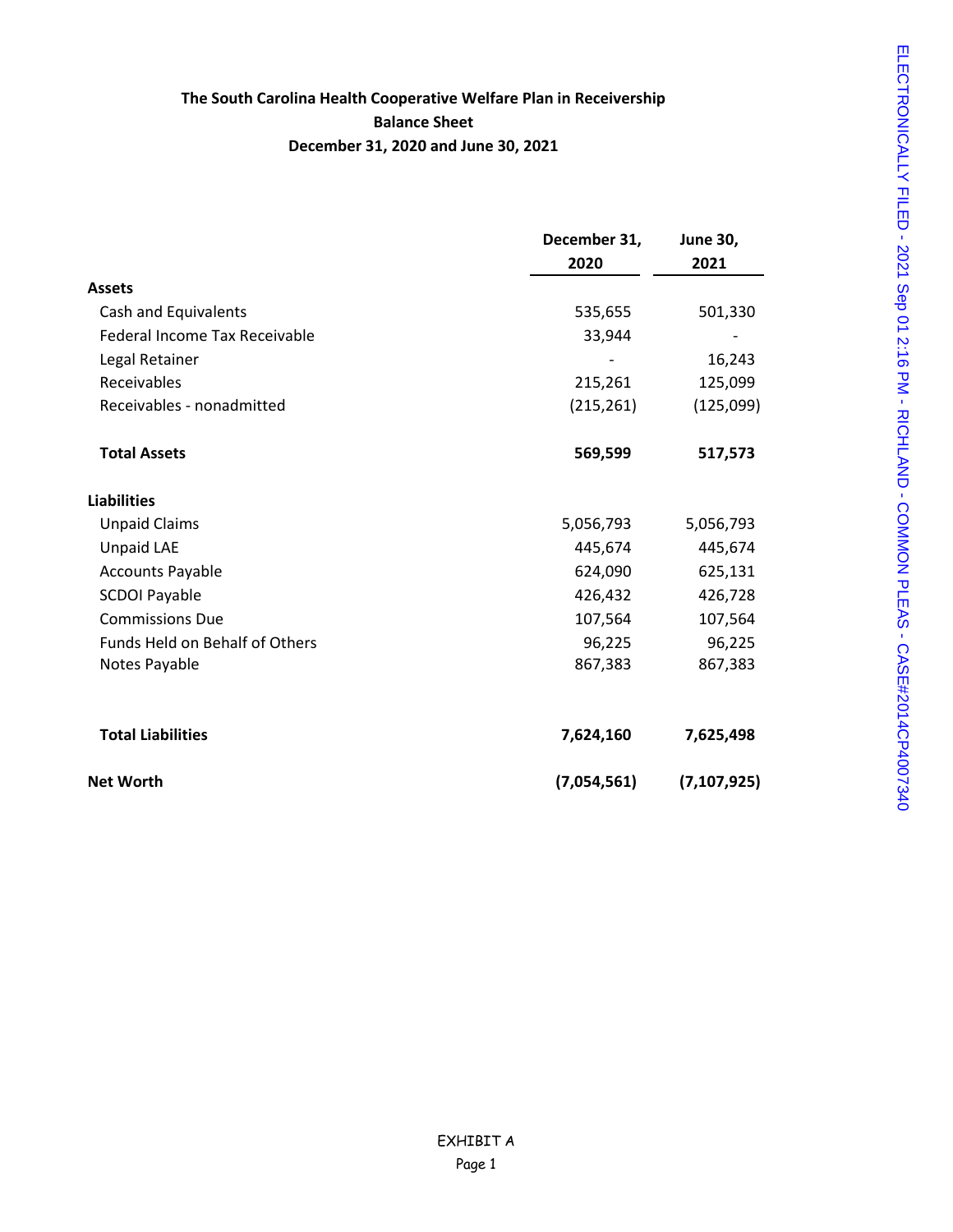# **The South Carolina Health Cooperative Welfare Plan in Receivership Income Statement**

#### **Year Ended December 31, 2020 and Six Months Ended June 30, 2021**

|                                            |                   | <b>Six Months</b> |  |  |
|--------------------------------------------|-------------------|-------------------|--|--|
|                                            | <b>Year Ended</b> | <b>Ended</b>      |  |  |
|                                            | December 31,      | <b>June 30,</b>   |  |  |
|                                            | 2020              | 2021              |  |  |
| Income                                     |                   |                   |  |  |
| Premiums Earned                            |                   |                   |  |  |
| Other Revenue                              | 33,192            | (83, 834)         |  |  |
| <b>Total Income</b>                        | 33,192            | (83, 834)         |  |  |
| <b>Expenses</b>                            |                   |                   |  |  |
| Claims Incurred                            | (1, 725)          | (164)             |  |  |
| TPA and Management Fees                    | 22,870            | 4,230             |  |  |
| <b>Special Deputy Receiver Costs</b>       | 20,151            | 18,183            |  |  |
| Legal Fees - LOC                           | 109,389           | 22,981            |  |  |
| Accounting, Actuarial and Contractor Costs | 5,397             | 4,500             |  |  |
| <b>SCDOI Costs</b>                         | 653               | 296               |  |  |
| Insurance                                  | 934               | 933               |  |  |
| <b>Other Expenses</b>                      | 23,726            | 8,731             |  |  |
| <b>Total Expenses</b>                      | 181,395           | 59,691            |  |  |
| <b>Income (Loss) Before Taxes</b>          | (148, 203)        | (143, 526)        |  |  |
| Income Taxes Expense (Benefit)             | (16, 972)         |                   |  |  |
| Net Income (Loss)                          | (131, 231)        | (143, 526)        |  |  |
| <b>Beginning Net Worth</b>                 | (6,903,206)       | (7,054,561)       |  |  |
| Net Income (Loss)                          | (131, 231)        | (143, 526)        |  |  |
| Change in nonadmitted                      | (20, 124)         | 90,162            |  |  |
| <b>Ending Net Worth</b>                    | (7,054,561)       | (7, 107, 925)     |  |  |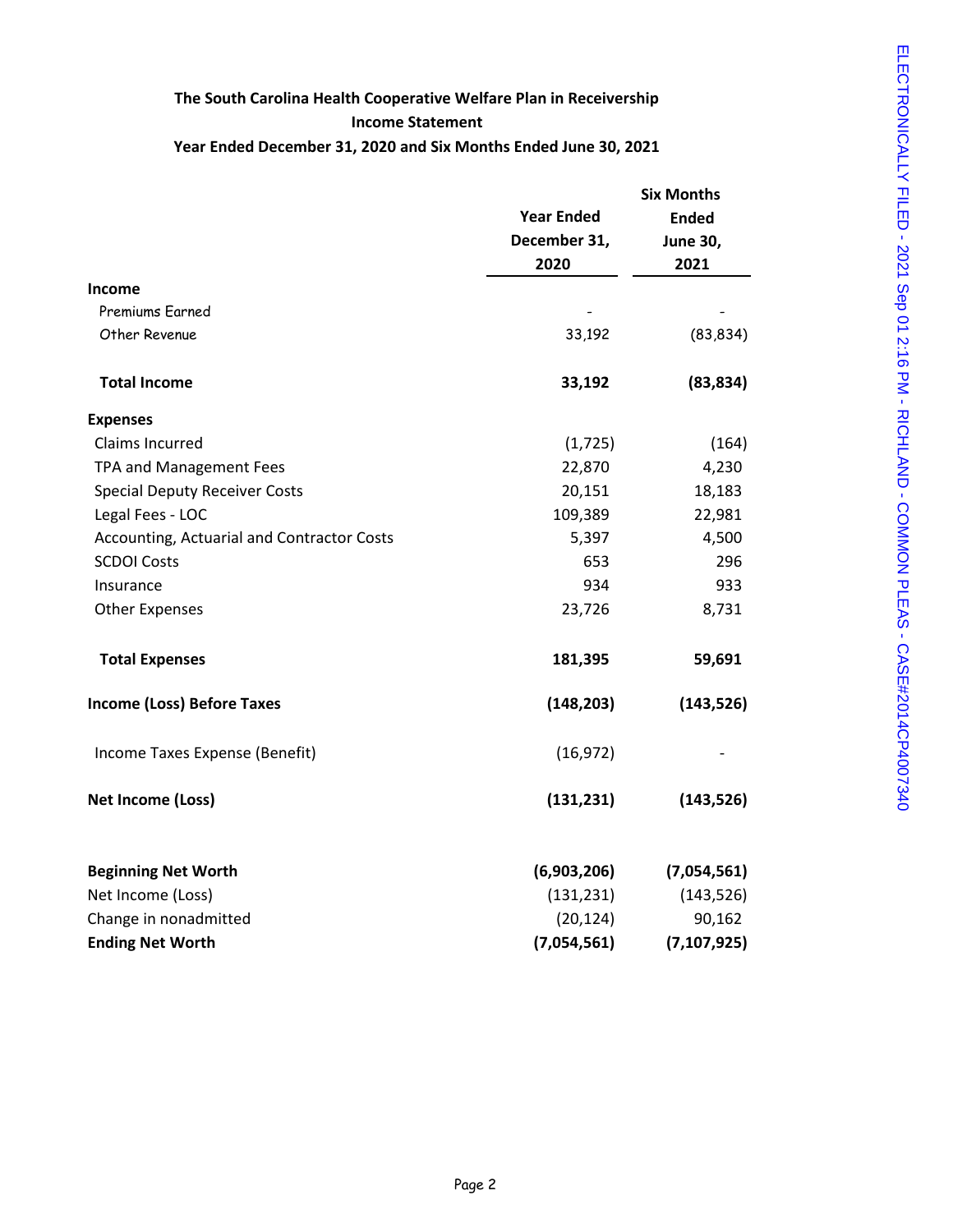### **SCHC Welfare Plan in Receivership**

## **Receipts and Disbursements**

**December 24, 2014 to June 30, 2021**

|                                   | 2014                     | 2015                     | 2016      | 2017        | 2018                     | 2019                     | 2020       | 2021                     | <b>ITD</b> |
|-----------------------------------|--------------------------|--------------------------|-----------|-------------|--------------------------|--------------------------|------------|--------------------------|------------|
|                                   | 12-24 to 12-31           |                          |           |             |                          |                          |            |                          |            |
| <b>Beginning Cash</b>             | 745,045                  | 785,941                  | 2,659,992 | 4,024,582   | 1,482,871                | 792,284                  | 700,265    | 535,655                  | 745,045    |
| <b>Receipts</b>                   |                          |                          |           |             |                          |                          |            |                          |            |
| <b>Investment Income</b>          | 6                        | 282                      | 1,019     | 1,376       | 1,154                    | 1,399                    | 318        | 72                       | 5,627      |
| Premium                           | 753                      | 84,620                   |           |             |                          | $\overline{\phantom{0}}$ |            | $\blacksquare$           | 85,373     |
| Other                             | 40,136                   | 5,030,209                | 2,506,004 | 25,144      | 46,944                   | 31,475                   | 12,750     | 5,850                    | 7,698,512  |
| <b>Total Receipts</b>             | 40,896                   | 5,115,112                | 2,507,023 | 26,520      | 48,098                   | 32,874                   | 13,068     | 5,922                    | 7,789,512  |
| <b>Disbursements</b>              |                          |                          |           |             |                          |                          |            |                          |            |
| Claim Payments - Plan Liabilities | $\overline{\phantom{a}}$ | 2,718,560                | 781,888   | 2,235,914   | 502,321                  | $\blacksquare$           |            | $\overline{\phantom{a}}$ | 6,238,683  |
| Claim Payments - Other            |                          | (21, 807)                | (2,022)   |             | (305)                    | (17, 313)                | (1,725)    | (164)                    | (43, 337)  |
| TPA Fees                          |                          | 215,221                  | 61,772    | 87,718      | 34,230                   | 34,721                   | 19,255     | 3,615                    | 456,532    |
| Special Deputy Fees               |                          | 178,936                  | 93,007    | 85,578      | 52,526                   | 19,457                   | 19,514     | 18,538                   | 467,556    |
| Legal Fees                        |                          | 19,497                   | 59,037    | 131,349     | 125,699                  | 99,924                   | 109,976    | 38,808                   | 584,290    |
| <b>Banking Fees</b>               |                          | 1,351                    | 420       | 957         | 422                      | 405                      | 186        | 199                      | 3,938      |
| Rent                              |                          | 400                      | 1,455     | 1,847       | 2,237                    | 4,263                    | 6,773      | 2,639                    | 19,614     |
| Salaries                          |                          |                          | 4,279     | 12,566      | 4,113                    | 4,218                    | 14,843     | 4,767                    | 44,786     |
| Office Expenses                   |                          | 1,074                    | 665       | 1,270       | 835                      | 1,194                    | 1,932      | 484                      | 7,454      |
| Postage/Phone/Internet            |                          |                          | 592       | 749         | 2,478                    | 263                      | 594        | 277                      | 4,952      |
| Accounting / Tax Fees             |                          | 21,713                   | 8,672     | 8,120       | 8,435                    | 6,282                    | 5,397      | 3,000                    | 61,619     |
| Management Co. Fees               |                          | 59,221                   |           |             |                          |                          |            |                          | 59,221     |
| SC Department of Insurance        |                          | 30,643                   |           |             | $\blacksquare$           |                          |            |                          | 30,643     |
| <b>Federal Income Taxes</b>       |                          | $\overline{\phantom{a}}$ | 74,056    | (4,720)     | $\overline{\phantom{a}}$ | (33,945)                 |            | (33,944)                 | 1,448      |
| Premiums                          |                          |                          | 50,780    |             | $\sim$                   | $\sim$                   | $\sim$     | $\sim$                   | 50,780     |
| Misc                              |                          | 16,252                   | 7,832     | 6,882       | 5,696                    | 5,424                    | 934        | 2,027                    | 45,048     |
| <b>Total Disbursements</b>        | $\blacksquare$           | 3,241,061                | 1,142,433 | 2,568,230   | 738,685                  | 124,894                  | 177,678    | 40,247                   | 8,033,228  |
| <b>Net Cash Flow</b>              | 40,896                   | 1,874,051                | 1,364,590 | (2,541,711) | (690, 587)               | (92, 019)                | (164, 610) | (34, 325)                | (243, 716) |
| <b>Ending Cash</b>                | 785,941                  | 2,659,992                | 4,024,582 | 1,482,871   | 792,284                  | 700,265                  | 535,655    | 501,330                  | 501,330    |